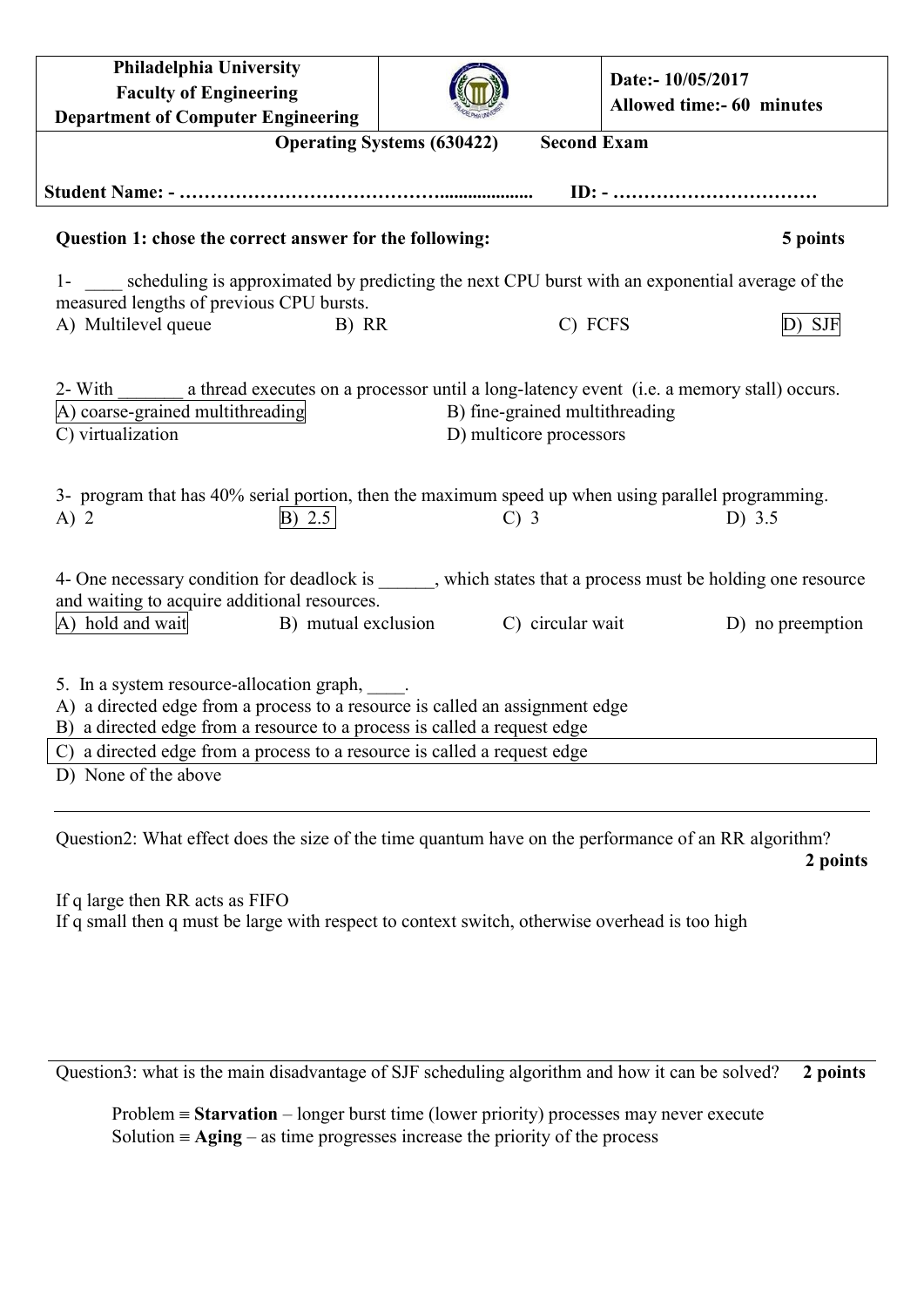Question4: given the following information regarding processes (p1,p2,p3,p4) what is the average waiting time for boot FCFS and shortest remaining time first scheduling algorithms. **4 points**

| <b>Process</b> | <b>Arrival Time</b> | <b>Burst Time</b> |  |
|----------------|---------------------|-------------------|--|
|                |                     |                   |  |
| Р,             |                     |                   |  |
| $P_{3}$        |                     |                   |  |
|                |                     |                   |  |



$$
average\ waiting\ time = \frac{(0) + (4 - 2) + (13 - 5) + (19 - 6)}{4} = \frac{0 + 2 + 8 + 13}{4} = \frac{23}{4} = 5.75
$$

shortest remaining time first scheduling

|  |  | PД |  |
|--|--|----|--|
|  |  |    |  |

$$
average\ waiting\ time = \frac{(0) + (15 - 5 + 4 - 2) + (10 - 6) + (0)}{4} = \frac{0 + 12 + 4 + 0}{4} = \frac{16}{4} = 4
$$

Question5: What are the three general ways that a deadlock can be handled? **3 points**

- a. Ensure that the system will *never* enter a deadlock state:
	- i. Deadlock prevention
	- ii. Deadlock avoidence
- b. Allow the system to enter a deadlock state and then recover
- c. Ignore the problem and pretend that deadlocks never occur in the system.